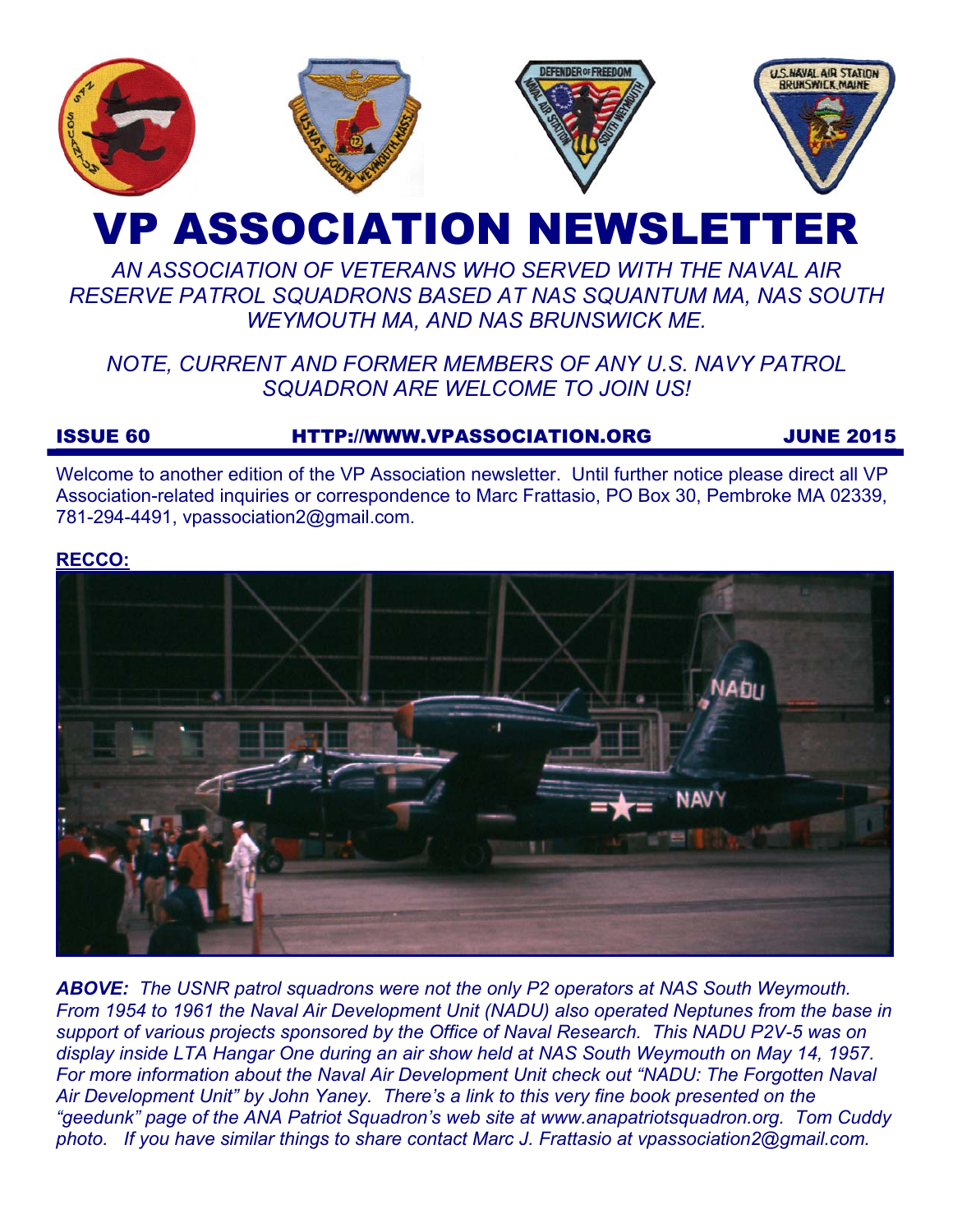# **FINAL FLIGHTS:**

Herb Tallent passed away in March after a brief illness. Herb helped found the VP Association and produced the newsletter for many years. He served in VF-911 at NAS Squantum and with VP-911, VP-63Z1, and VP-92 at NAS South Weymouth. Charles Porcelli also passed away in March. "Charlie" was a TAR who served as a pilot and maintenance officer in VP-92 in the 1970s before moving on to become the Program Manager of the VP-SAU at South Weymouth. Jerry Eisenhaur passed away in April. He was in VS-911 at Squantum and the Naval Air Development Unit (NADU) at South Weymouth. Larry Clapp and Eric Gregory, both VP-92 alumni, passed away in May.

# **ILL SHIPMATES IN NEED OF CHEERING UP:**

Bill Hanigan (stroke) is back home. You can send e-mail to him at haniganwilliam@gmail.com. He may not be able to write back, but will enjoy reading messages from his friends. Arthur Hapenny is recovering from recent knee replacement surgery. You can contact him at arhapenney@verizon.net.

# **THE 2015 ANNUAL REUNION:**

The VP Association's annual reunion will be held on Saturday October  $24<sup>th</sup>$  from 12:00 to 17:00 at the Weymouth Elks Hall at 1197 Washington Street in Weymouth, MA. This is the same place the reunion has been held for the past two years. It is just a few miles from old NAS South Weymouth.

The buffet style banquet is \$40 per person. As always, attendance is limited, reservations are required in advance, and will be taken first-come first served. Tickets will not be sold at the door. Please complete and mail the reservation form on the last page ASAP to prevent disappointment and so we can tell the caterer how many people to expect. Directions to the Weymouth Elks Hall follow:

# From the North (i.e., from Boston)

- 1. Take Route 3 south from the Boston area to Route 18 (Exit 16 South).
- 2. Go south on Route 18 about 1/2 mile to top of hill. At traffic light, turn left on Middle Street.
- 3. Continue on Middle Street, under Route 3, for about 1 1/2 miles.
- 4. At traffic light, turn right on Washington Street. Proceed through one traffic light and the Elk's Hall is about 200 yards on the right.

# From the South (i.e., from Cape Cod)

- 1. Take Route 3 North from the Plymouth/ Cape Cod area. Get off Route 3 at Exit 15 (Derby Street).
- 2. At end of exit, turn left on Derby Street.
- 3. Drive on Derby Street about 1/2 mile to second traffic light.
- 4. Turn left at light on Cushing Street.
- 5. On Cushing Street go about 1/2 mile to next traffic light and turn left at the light on Route 53 (Whiting Street)
- 6. Stay north on Whiting Street (in Weymouth, it becomes Washington Street). At first traffic light be in the left lane. Go through the traffic light and the Elk's Hall is about 200 yards on the left.

The Holiday Inn at 929 Hingham St. (781-871-0545), the Best Western at 909 Hingham St. (781-871-5660), and the Comfort Inn at 850 Hingham St. (781-982-1000) are all located a few miles away off Exit 14 on Route 3 in Rockland, MA.

Our guest speaker will be author Len Sandler, who will give a presentation about local Medal of Honor recipient Army SFC Jared Monti. We also hope to have SFC Monti's father Paul with us at the reunion as well. Mr. Sandler wrote a book about SFC Monti called "See You On The High Ground". See the "required reading" section towards the end of this newsletter for more details. Mr. Sandler will have copies of his book available for sale at the reunion and will autograph them for purchasers.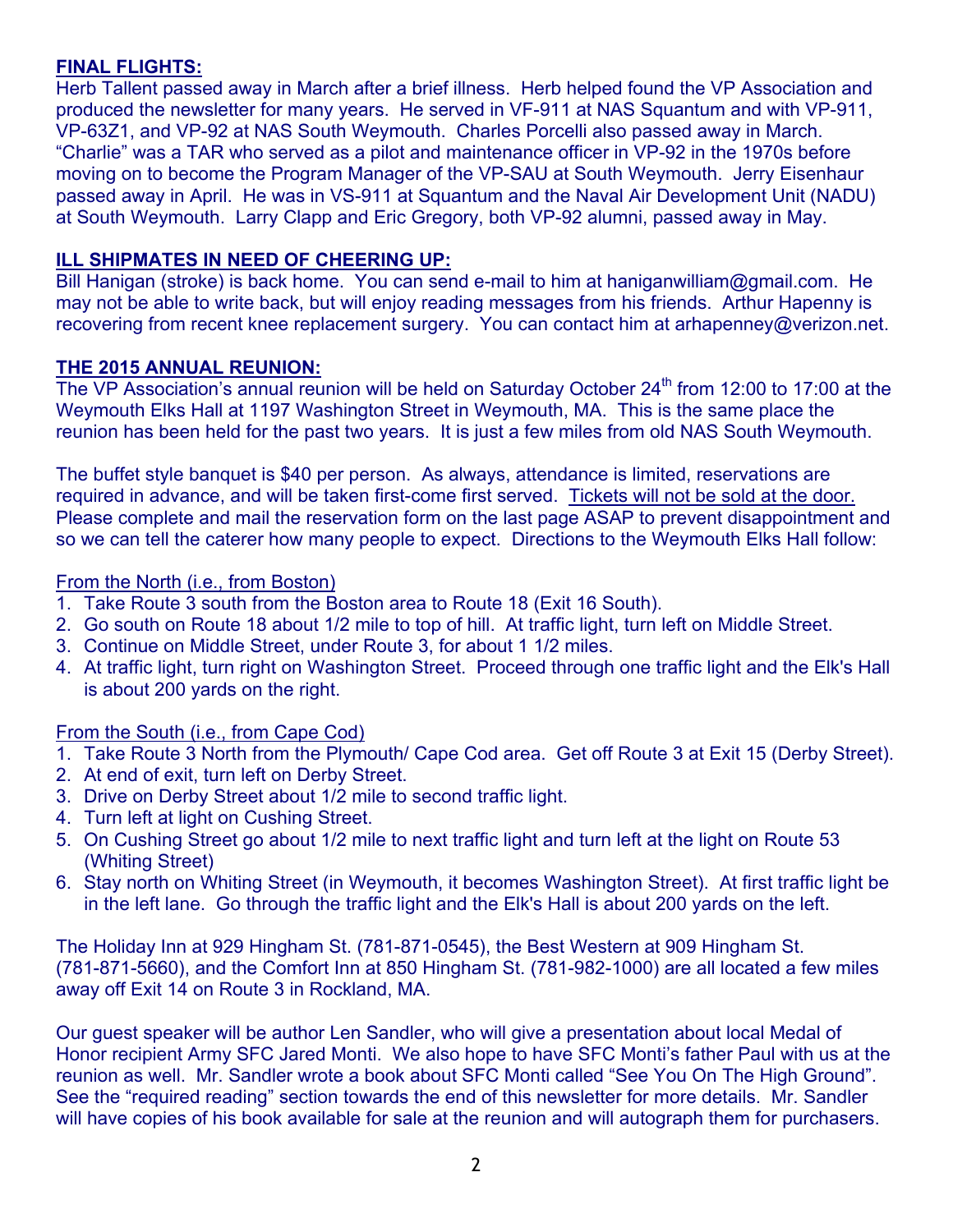As you know, the Weymouth Elks Hall is just a few miles from old NAS South Weymouth, which is being redeveloped into the SouthField condominium community. Plan on driving to Weymouth a few hours earlier, visit the base, and take a look at the remaining USN structures as well as the new SouthField apartments and townhouses. As was the case in previous years the Association of Naval Aviation Patriot Squadron will have the Shea Naval Aviation Museum open from 9 to 11 AM on the day of the reunion. The museum is located in temporary spaces inside the Shea Fitness Center at 495 Shea Memorial Drive and is normally only open on the second and last Saturday of the month. Admission is free. If you have any naval aviation memorabilia gathering dust at home, especially items pertaining to South Weymouth or Squantum, please consider donating it to the museum. See www.anapatriotsquadron.org for details.

Although dress is officially CASUAL for the reunion, we encourage you to wear your old uniform (whatever you have) or a flight suit if you've got one.

Try to pass the word about the reunion to as many of your old Squantum/South Weymouth/Brunswick reserve VP squadron friends as possible. Don't assume that every former shipmate you're in contact with is affiliated with or aware of this group. Military or civilian guests are welcome to come with you.

Tables will be available in the banquet hall to display any memorabilia that you may wish to bring. If you have photos, cruise books, patches, caps, NATOPS manuals, or any other interesting Navy things that you'd like to show off to your friends please plan to bring them with you. Your newsletter editor is bringing a portable scanner. If you have any NAS Squantum, NAS South Weymouth, or NAS Brunswick-related photos or slides please bring them so they can be scanned for the newsletter.

#### **THE ADMIN FUND:**

The VP Association has no dues but contributions are welcome to help defray the cost of web hosting, postage, and other expenses. A big "thank you" to Earle Riffle for his recent donation.

#### **SPEAKING OF THE COST OF PRINTING AND MAILING NEWSLETTERS…**

If you have an e-mail address and have been getting a hard-copy newsletter in the mail then we do not have an e-mail address for you. If this is your situation, please contact Marc Frattasio at vpassociation2@gmail.com so we can send the newsletter to you by e-mail. Remember, this group does not charge dues and we operate on a shoestring thanks to volunteer labor, memorabilia sales, and donations. Please note that despite concerns that we might have to suspend them, we are continuing the mailings. For now at least, Bill's wife Barbara has been handing the printing and mailing effort. We are still trying to sort out who is going to do what within this organization going forward and we may have to reach out for some help. If you have an e-mail address and have been getting paper newsletters, it would be better in this difficult time for us to send it to you via e-mail.

#### **LOST CONTACT:**

Please be sure to inform Marc Frattasio or George Driscoll at vpassociation2@gmail.com whenever your street or e-mail address changes so we can update the group's contact list. Patrick Howe has a new e-mail address at n800hs@gmail.com.

#### **NEW MEMBERS:**

Cecil Curtis NAS Brunswick AEC 255 Park Rd Westbrook, ME 04092 cc47rider@yahoo.com

Den Forbes TAR PRCM NAS South Weymouth, NAS Willow Grove den.forbes@nemoves.com

John Schoonmaker VP-19, VP-50 pkogunner@catskill.net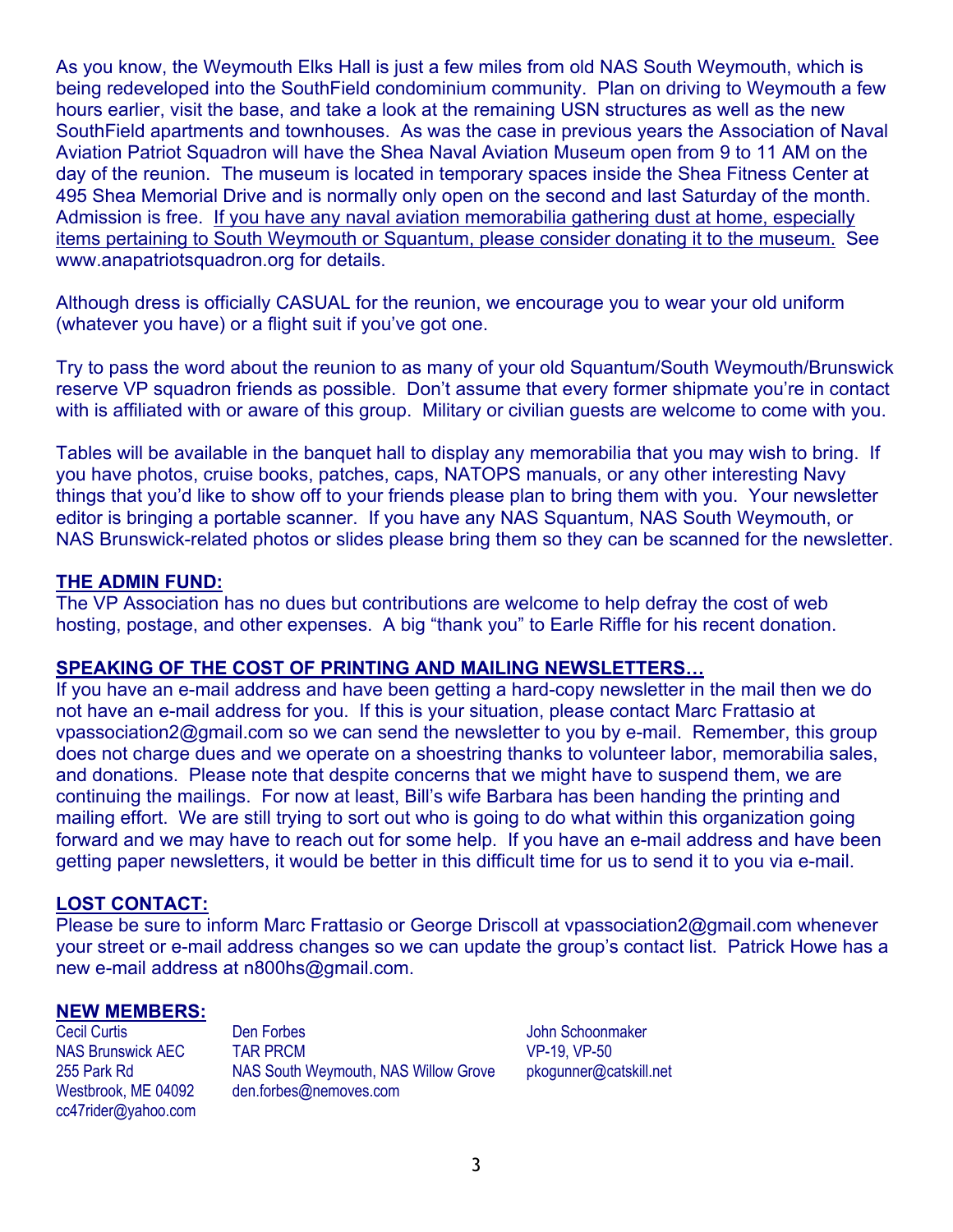# **A FEW WORDS ABOUT THE FUTURE OF THIS ORGANIZATION:**

They say that one person can't make a difference, but they say a lot of stupid things these days. Recent events have shown how things can come close to falling apart when one person, if that person is basically a one-man-show, can no longer continue. At some point we're going to need to plan for succession if the VP Association is to continue. We're not in a state of crisis yet, but we are perhaps one or two more people falling by the wayside away from a crisis. It does not take too much work to keep the VP Association going, but right now everything is basically being done by two or three people. If you'd be willing to take on an active role in this organization please contact Marc Frattasio or George Driscoll at vpassociation2@gmail.com. For example, we can use help organizing the upcoming annual reunion and at some point we're going to need somebody to take over the web site and this newsletter, not immediately, but we do have to plan for the future. Once again, if you'd like to take a more active role in this group please reach out to Marc or George.

**2015 MINUTEMANCIPATION WEEKEND:**



Here are most of the VP-92 people who showed up at the cottage at Fourth Cliff in Hummarock, MA over the weekend of May 15-17 for the 2015 Minutemancipation Weekend. This started as a way for a few AWs to keep in touch. At ground level, from left to right are Matt Sharpe, Steve O'Donohugh, Marc Cortemanche, Mark Hausler, Rick Caesar, and Marty McCormack. Standing on the deck behind them are, from left to right, George Driscoll, Randy Minet, Brian Clougher, Marc Frattasio, Ron Clemments, Faith Frattasio, Al Firnrohr, Susan Zimmerman, Russ Johansen, Bob Mandeville, A. J. Buchi, and Tim Burke. Missing from the photo is Scott Savelle, who had to leave early. A good time was had by all, even though the planned field trip to the EAA pancake breakfast and fly-in at Cranland Airport on Sunday morning had to be cancelled due to hangovers.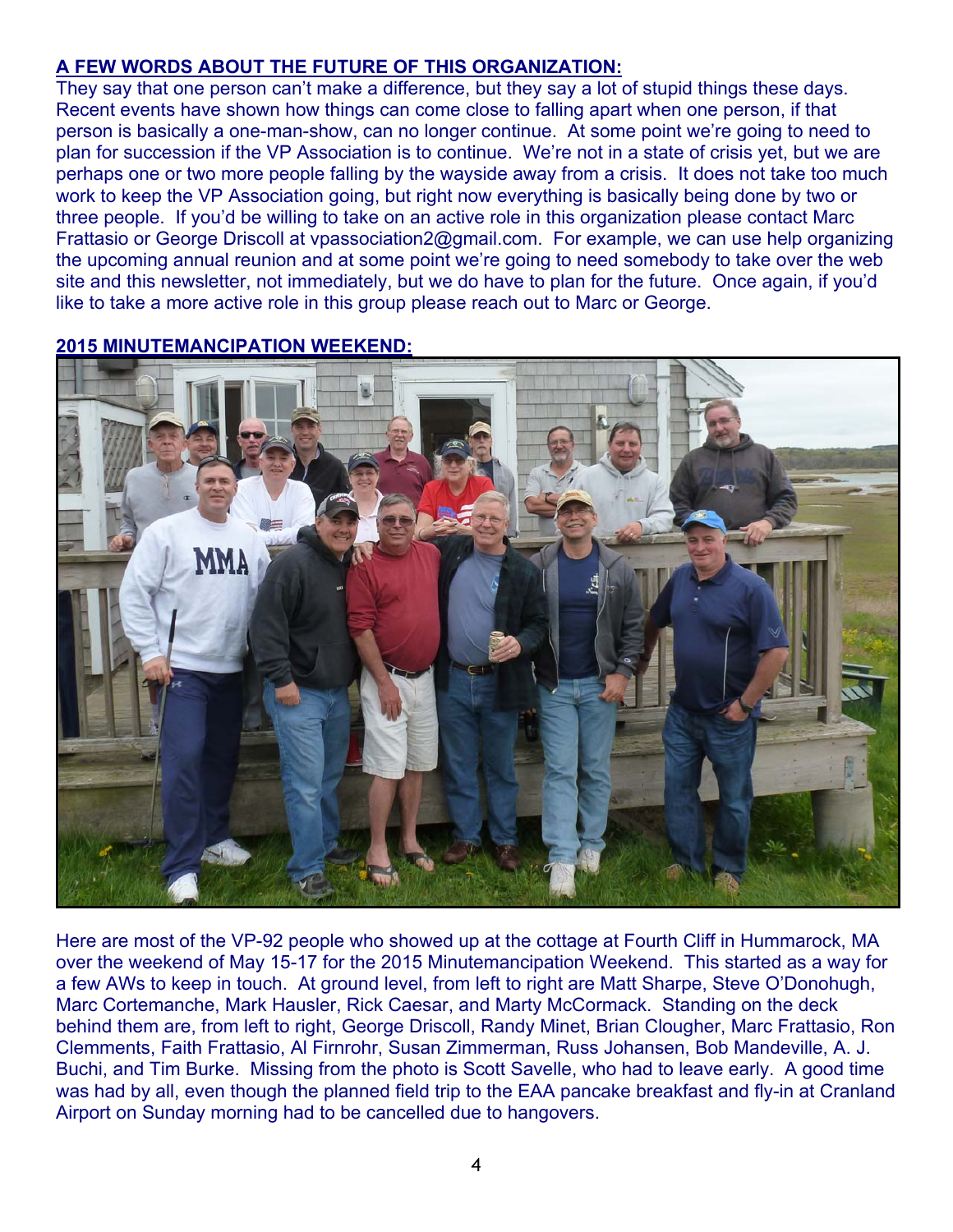# **A NOTE AND SOME PHOTOS FROM JERRY LACH (VP-93 AND VP-92):**

While visiting Oahu I wanted to see what is left of the old NAS Barbers Point and the P-3 Memorial honoring aircrew that were lost. NAS Barbers Point has been turned into a civilian use airport. It was very quiet when I was there. The former P-3 "Rainbow" hanger is now used for storage. I was surprised that there is a nice NAS Barbers Point Naval Air Museum. They have a UP-3A that needs work, but they do have a 95% intact P-3C Update II.5. Both aircraft were open for interior tours. They have about 10 other aircraft on display. I found the P-3 Memorial. The P-3 is still there but all the plaques that list the lost aircrew were missing. I was told the plaques were removed to keep the 'crack heads' from stealing them for their scrap value. Supposedly they are in storage "some where".





*TOP: The so-called "Rainbow" hangar at former NAS Barber's Point. MIDDLE: P-3s and other aircraft associated with the NAS Barber's Point Naval Air Museum. RIGHT: The P-3 memorial.* 

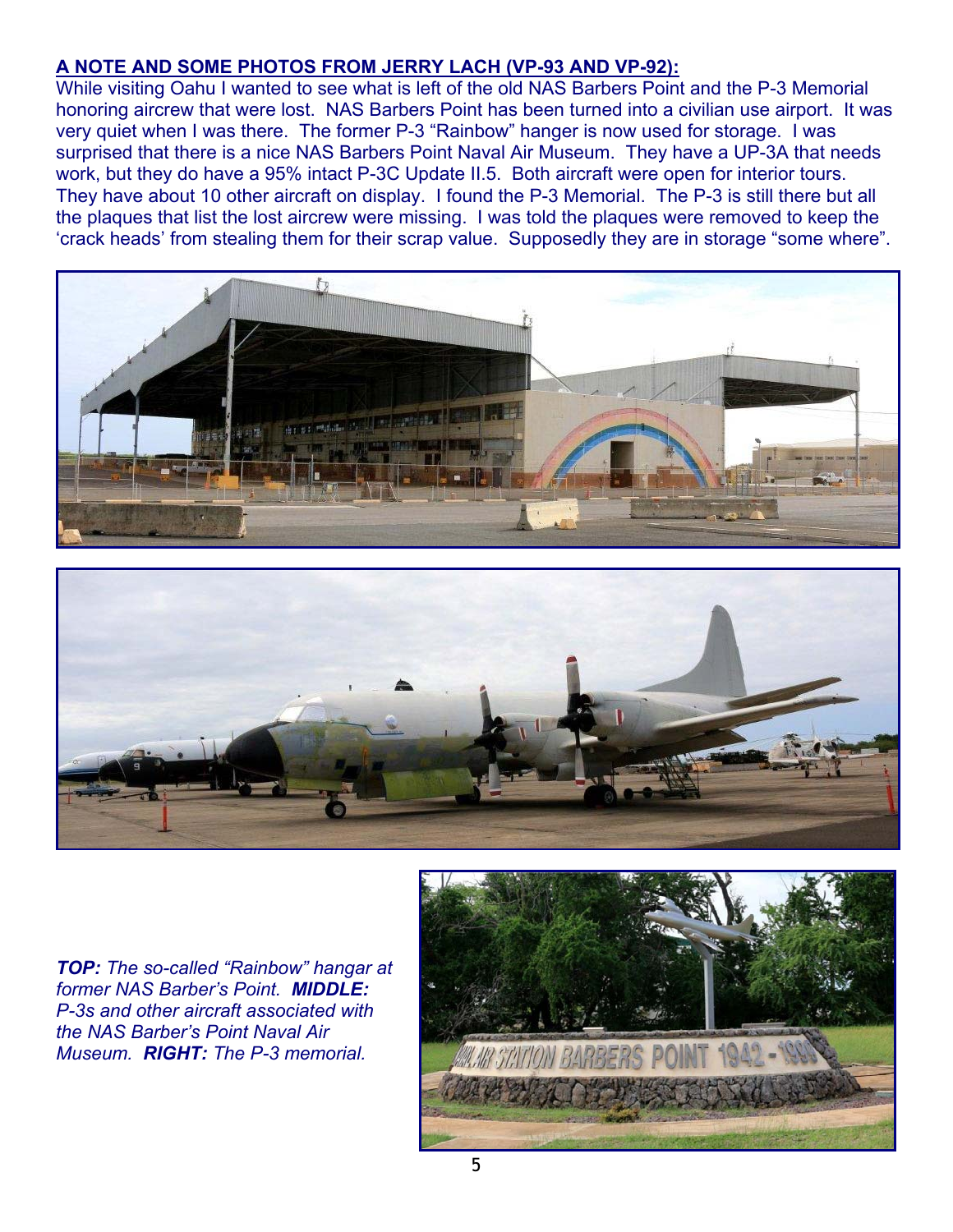

This was VP-911's "Gold Crew 8" in the 1960's. Herb Tallent was Plane Captain along with AD1 John Rosen. Herb is the 3rd from the left in the back row. I'm the 1st one in the left back row (AW1). John Rosen is 1st left bottom. Next to me is AOC Ray McDonald (deceased), Herb Tallent, radio operator AT1 "Swanie" Swanson (deceased), not sure who is next to him. Bottom left is AD1 John Rosen (deceased), AD2 Dexter Rust, CDR Cote (deceased), Pilot Gene Sich, CoPilot not sure, and AW not sure. Have a good one shipmates.

### **A SHORT NOTE FROM CHARLES SYLVIA (VP-92):**

The picture of the P-3 over P-Town, I believe, was taken in 1989 and the Photo shoot was for my retirement picture. I have the same picture hanging on my wall. If I remember correctly Bill Hanigan was in that plane or the one taking the picture. That was my last flight in the P-3.

# **HISTORY OF ZP-911 PUBLISHED IN NAVAL AIRSHIP ASSOCIATION MAGAZINE:**

Your newsletter editor had a feature article about ZP-911 published in the spring 2015 issue of the Naval Airship Association's "Noon Balloon" magazine. ZP-911 was a reserve blimp patrol squadron that was based at NAS Squantum and NAS South Weymouth. When ZP-911 was decommissioned in 1958 its members were transferred to the reserve VS and VP squadrons at NAS South Weymouth. For more information about the Naval Airship Association go to http://www.naval-airships.org. Copies of the spring 2015 issue of the "Noon Balloon" should still be available from Richard Van Treuren at rgvant@juno.com.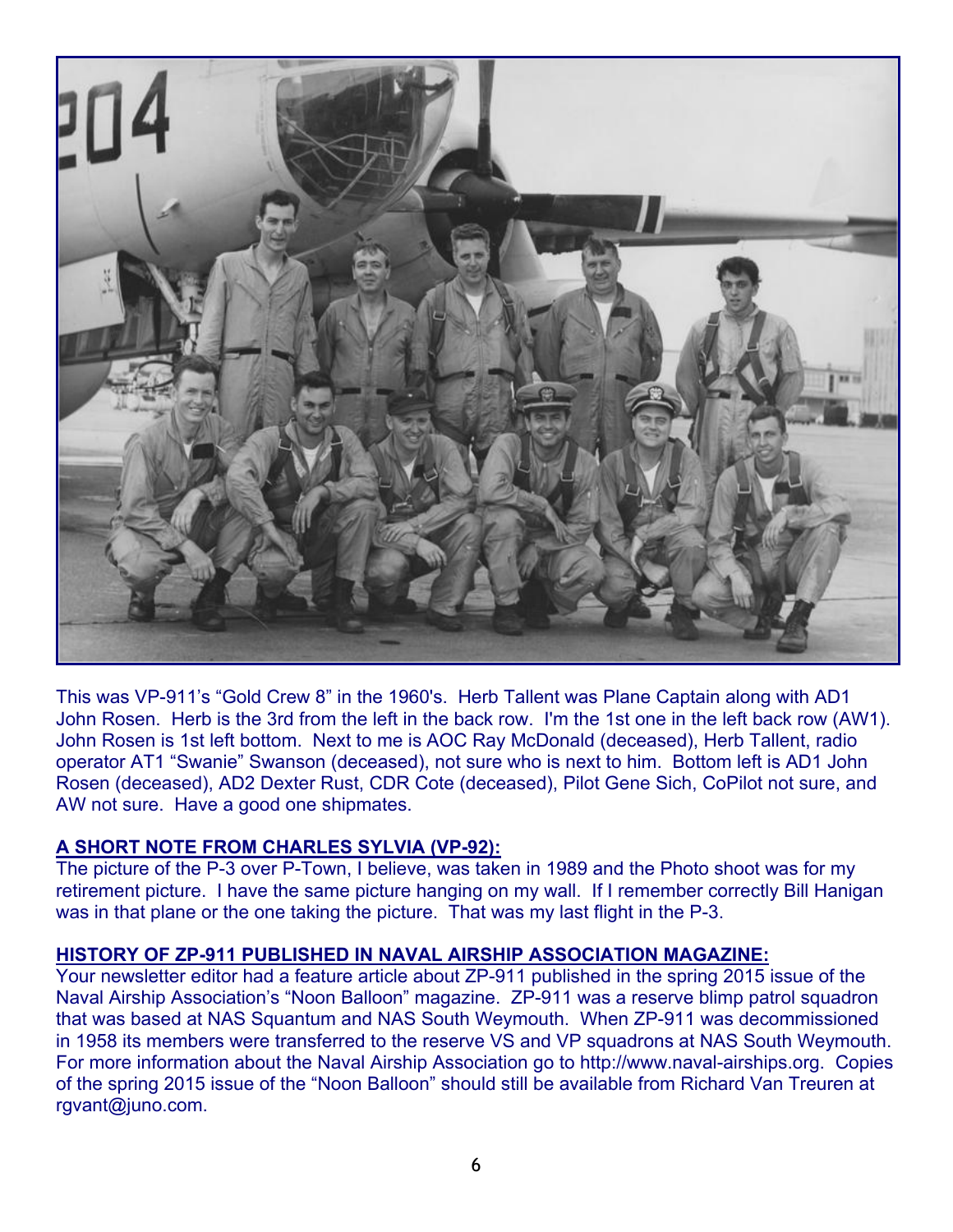# **IS FINLAND REALLY GETTING READY FOR WAR WITH RUSSIA? (CNBC 05/21):**

Finland has informed its 900,000 military reservists of what their roles would be in the event of a military crisis against a backdrop of rising tensions between Russia and its neighbors. The letters campaign by the Finnish army has ostensibly been carried out to "keep in touch" with its reservists, the Finnish Defense Ministry said on its website, and reservists have been asked to update their personal details that the army holds for them. The letters have been sent as a result of "an extensive reform starting in 2008 affected the task of many reservists and the Defense Forces contacted the reservists to inform them what their individual role would be should Finland enter a conflict," the military's website noted.

The timing of the letters that has raised eyebrows, however, as relations between Russia and its neighbor Finland sour. Russia has become increasingly isolated on the global stage for over a year now as a result of its annexation of Crimea and role in the recent conflict in Ukraine. Nonetheless, it has been conducting military exercises over the last year, including in the Baltic Sea near the shores of Finland - as well as other northern European countries.

Finland shares a land border with Russia but neither country is a member of the military alliance NATO, potentially making it more vulnerable to any future Russian aggression. Seemingly aware of the potential military risks, the defense ministers of Nordic nations Sweden, Norway, Finland, Denmark and Iceland warned in April this year that Northern Europe must prepare for possible crises or incidents because of Russia. "Russia's leaders have shown that they are prepared to make practical and effective use of military means in order to reach their political goals, even when this involves violating principles of international law," the ministers wrote in a joint statement in Norwegian newspaper Aftenposten, Reuters reported.

Finland's army has around 16,000 members, although the number rises when including its Naval and Air Forces. The forces would be given a significant boost were reserves to be called up. Reservists are those "who are liable for and have completed their military service," the Finnish Defence Forces (Finland's military) said on its website. The first letters were sent at the start of May with the final batch sent out in the last few days. Reservists were told by Finland's Defense Forces that within the letters: "You will find your own details and your wartime assignment in the appendix with the letter. In other words, you can see whether you have an assigned wartime task, are in the reserve or have been reserved for other tasks by your employer."

### **U.S. VOWS TO CONTINUE PATROLS AFTER CHINA WARNS SPY PLANE (Reuters 05/21):**

The United States vowed on Thursday to keep up air and sea patrols in international waters after the Chinese navy repeatedly warned a U.S. surveillance plane to leave the airspace over artificial islands China is creating in the disputed South China Sea. The Chinese navy issued eight warnings to the crew of a U.S. P8-A Poseidon, the U.S. military's most advanced surveillance aircraft, when it conducted the overflights on Wednesday, according to CNN, which was aboard the U.S. aircraft.

When the American pilots responded by saying the plane was flying through international airspace, a Chinese radio operator said with exasperation: "This is the Chinese navy ... You go!" The Poseidon flew as low as 15,000 feet (4,500 meters), CNN said, and video provided by the Pentagon appeared to have been taken from directly above one artificial island.

The incident, along with recent Chinese warnings to Philippine military aircraft to leave areas around the Spratly archipelago in the South China Sea, suggested Beijing is trying to enforce a military exclusion zone above its new islands there. Some security experts worry about the risk of confrontation, especially after a U.S. official said last week that the Pentagon was considering sending military aircraft and ships to assert freedom of navigation around the Chinese-made islands.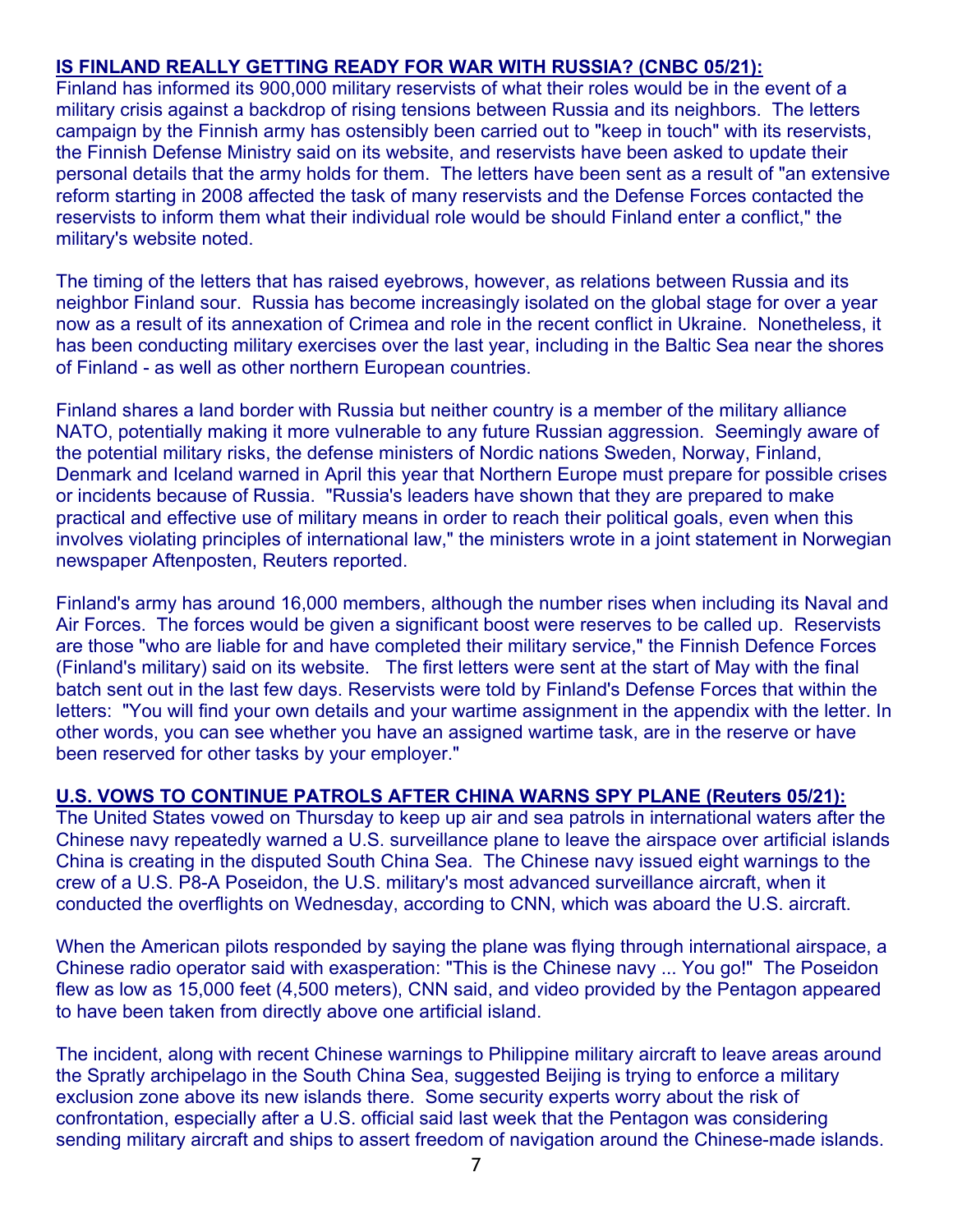The senior U.S. diplomat for the East Asia, Assistant Secretary of State Daniel Russel, told a media briefing in Washington the U.S. reconnaissance flight was "entirely appropriate" and that U.S. naval forces and military aircraft would "continue to fully exercise" the right to operate in international waters and airspace. He said the United States would go further to preserve the ability of all countries to move in international waters and airspace. "Nobody in their right mind is going to try to stop the U.S. Navy from operating, that would not be a good bet," he said. "But it's not enough that a U.S. military plane can overfly international waters, even if there is challenge or hailing query. We believe that every country and all civilian actors should have unfettered access to international waters and international airspace."

A spokesman for China's Foreign Ministry said he was not aware of the incident. "China has the right to engage in monitoring in the relevant airspace and waters to protect the country's sovereignty and prevent accidents at sea," ministry spokesman Hong Lei said in a regular briefing. "We hope the relevant country can earnestly respect China's sovereignty in the South China Sea."

#### HIVE OF CONSTRUCTION

Footage taken by the P8-A Poseidon over the new islands, and aired by CNN, showed a hive of construction and dredging activity, as well as Chinese navy ships nearby. CNN said it was the first time the Pentagon had declassified video of China's building activity and audio of challenges to a U.S. aircraft.

"We were just challenged 30 minutes ago and the challenge came from the Chinese navy," Captain Mike Parker, commander of U.S. surveillance aircraft deployed to Asia, told CNN on the flight. "I'm highly confident it came from ashore, this facility here," Parker said, pointing to an early warning radar station on Fiery Cross Reef.

Military facilities on Fiery Cross Reef, including a 3,000-metre (10,000-foot) runway, could be operational by year's end, one U.S. commander recently told Reuters, and Washington is concerned China will use it to press its extensive territorial claims at the expense of weaker rivals. China claims sovereignty over most of the South China Sea, through which \$5 trillion in ship-borne trade passes every year. The Philippines, Vietnam, Malaysia, Taiwan and Brunei also have overlapping claims.

Chinese Foreign Minister Wang Yi last week asserted Beijing's right to reclaim the reefs and said China's determination to protect its interests was "as hard as a rock." China has also said it had every right to set up an Air Defense Identification Zone (ADIZ) in the South China Sea but that current conditions did not warrant one. ADIZs are used by some nations to extend control beyond national borders, requiring civilian and military aircraft to identify themselves or face possible military interception.

During the P8-A Poseidon mission, the pilot of a Delta Air Lines flight in the area spoke on the same frequency after hearing the Chinese challenges and identified himself as commercial. The Chinese voice reassured the pilot and the Delta flight went on its way, CNN said. Delta Airlines did not immediately respond to a request for comment.

#### *Reuters article by Dean Yates*

# **FINAL FLIGHT OF THE EAST COAST P-3C ORION (USN Press Release 05/05):**

The Patrol Squadron (VP) 26 "Tridents" based out of Naval Air Station Jacksonville are currently conducting missions in the U.S. 5th Fleet area of operations. This is the Navy's final active duty deployment of the P-3C Orion aircraft from the East Coast. The Navy is in the process of replacing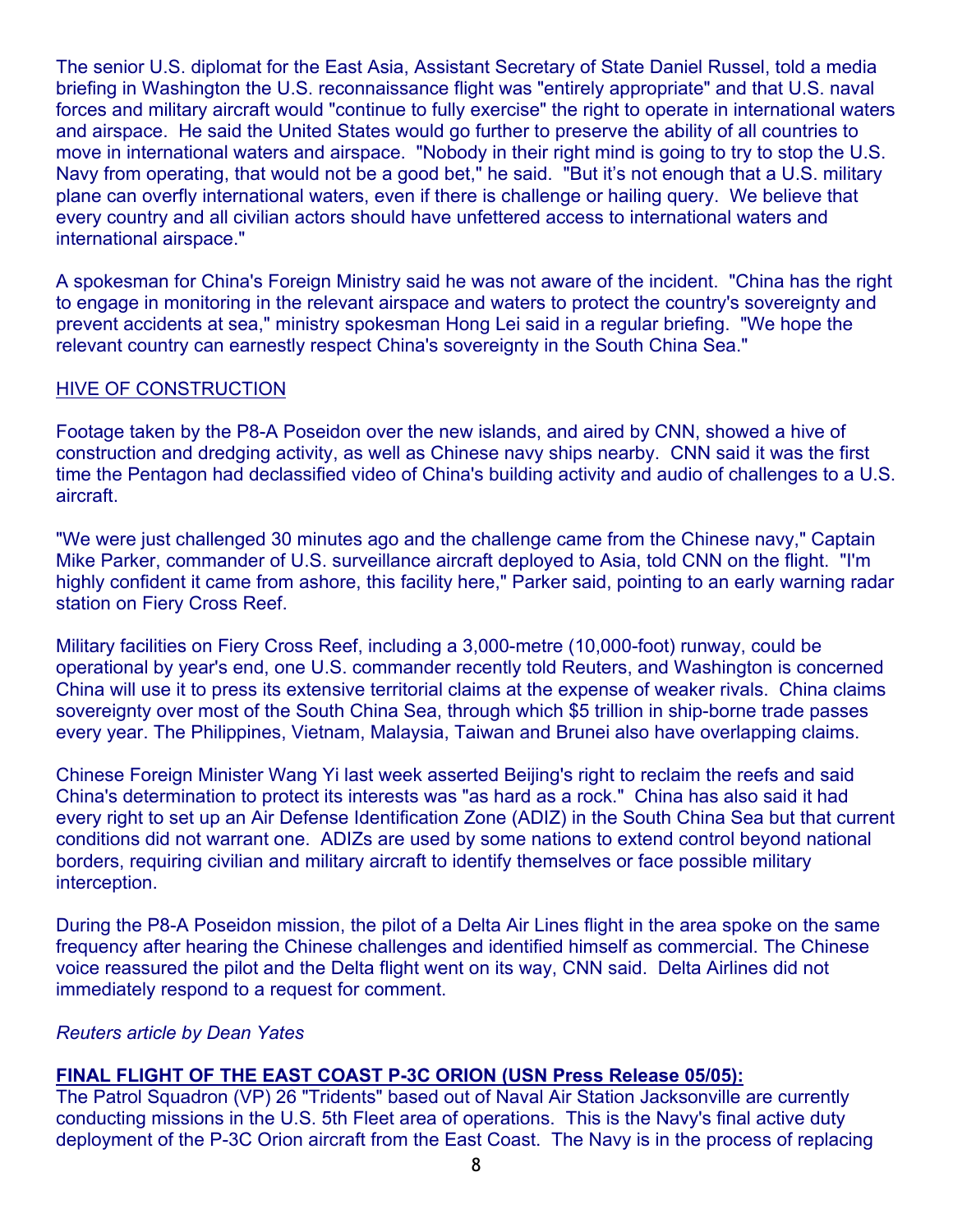the decades-old Lockheed Martin P-3C turbo-prop aircraft with the new multi-mission maritime aircraft P-8A Poseidon, a modified Boeing 737-800ERX.

Historic events aren't new to the Tridents. VP-26 was the Navy's first operational P-3 squadron when they received the first production of the P-3B, which replaced the P2-V Neptune in January 1966. Then, in 1979, VP-26 transitioned to the P-3C aircraft used today. "It's incredible and it means being a part of history," said Lt. Cory Solis, tactical coordinator assigned to VP-26. "The plane has been a fighting force for the Navy for so long and we're still able to employ it. We can still count on her to get up in the air and be vital part of something like what we are doing now in the Middle East."

Even in the final missions of the P-3C flights, VP-26 continues to work with joint and coalition forces in the U.S. 5th Fleet area of operations. During this deployment, VP-26 has worked with British and French naval vessels and successfully executed combined operations with the Bahraini Coast Guard. Today's P-3 is equipped with the latest Command, Control, Communications and Computer (C4) technologies to enable it to integrate with other forces and to facilitate network-centric warfare. The P-8 is designed to take these capabilities to the next level.

"The P-3 is an icon of Cold War anti-submarine warfare and it has proved extremely flexible, adapting to meet a variety of missions assigned by forward fleet commanders in the 25 years since," said Cmdr. Gregory A. Smith, commanding officer, VP-26. Transition to a new aircraft goes beyond utilizing the physical capabilities of the aircraft and its technology. "This flexibility is one of the hallmarks of U.S. Naval service, however, it is not the airframe that provides this flexibility," Smith said. "It is the people. The same people who are making P-3s succeed on station will be the ones who make the P-8 succeed on station. The airframe will change, but the culture and legacy of excellence in maritime patrol and reconnaissance will remain."

Personnel are already preparing for the road ahead. Sailors will have to adjust, retrain and in some cases, find a different career path in the Navy. "My training is P-3 specific and there's not actually a spot for the in-flight technician in the P-8," said Naval Aircrewman (Avionics) 2nd Class John McDaniel, in-flight technician assigned to VP-26. "So, I will be switching platforms. I will be going to the EA-6B Prowler and will have to attend another "A" school. I have been with P-3s for five years. I feel pretty good and feel it's time to do something new."

All maintenance Sailors will be required to attend the P-8 general familiarization course, which is between five to 10 days. They will also be required to attend P-8 rate training. Upon completion, they will be assigned to Fleet Replacement Squadron, VP-30, in Jacksonville, and work in their rating specific area to become qualified collateral duty inspectors (CDI) and plane captains on the P-8 for approximately six months. All current VP-26 operators (aircrew) identified for transition will return home and complete Category II training at VP-30, which lasts approximately six months. Upon completion of training, they will receive their new respective navy enlisted codes (NEC) and begin their first P-8 inter-deployment readiness cycle.

"You either ride the waves of change or drown beneath them," said Command Master Chief James B. Daniels Jr., command master chief, VP-26. "The point is change is going to happen whether you like it or not. The P-8 is a new, more capable aircraft, and as we did with the P-3, we will maximize the use of it to further the Navy's mission." The new P-8 aircraft is expected to arrive in Bahrain in approximately one year.

"I am extremely proud of what the men and women of VP-26 do every day," said Smith. "They make complex and challenging evolutions seem routine. We don't set out every day to make history; we set out to do the little things the right way, the first time, to the best of our ability. Being a part of a "first"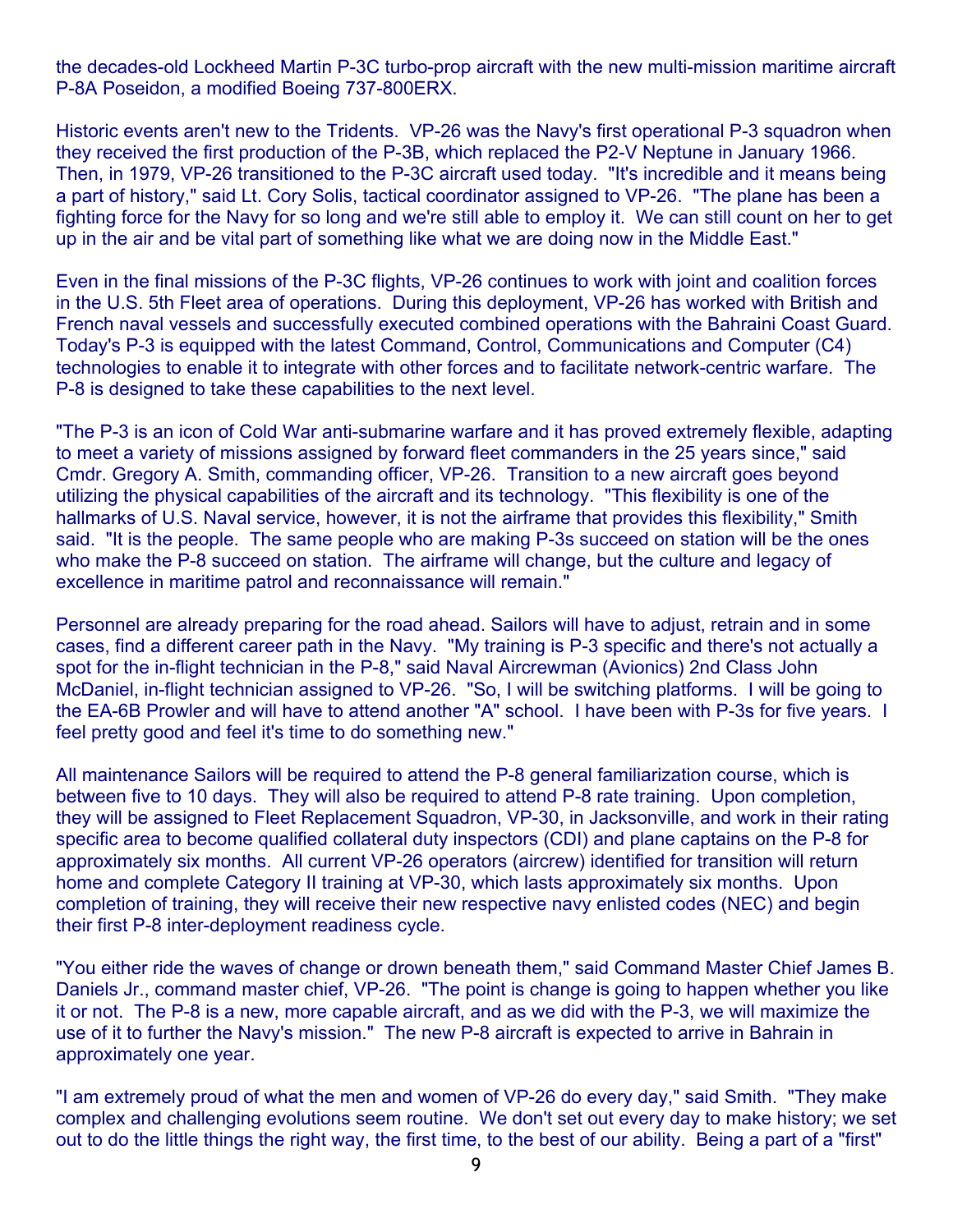or a "last" makes it sound more special, but what is really special is the way Team Trident works together to overcome a challenge or rallies behind a shipmate who needs extra support. To me the last (P-3) deployment from the East Coast will always imply the additional work and sacrifices required to do more with less, and meeting mission in spite of those challenges; the way VP-26 has always done before."

## **FINNISH MILITARY FIRES ON SUSPECTED SUBMARINE IN BALTIC (AFP 04/28):**

Finland said Tuesday its navy had fired warning shots at a possible submarine off the coast of Helsinki in the early hours of the morning. "During surveillance of (Finland's) territorial integrity, the navy detected a possible underwater object at midday (0900 GMT) on April 27, 2015, within Finland's territorial waters close to the border outside Helsinki," the defence ministry said in a statement.

A second sighting was made during the night and "a warning was given with light depth charges at three in the morning," the ministry added. No further sightings were reported after the warning shots and no details have been given of the type of object that was detected.

Defence Minister Carl Haglund explained to daily Hufvudstadsbladet that the depth charges "make a loud noise but don't cause any direct damage." "With them, we can show that we've detected (some kind of) activity." "The navy is continuing its investigations now about what exactly happened," defence ministry spokesman Max Arhippainen told AFP.

Meanwhile, the navy's chief of operations refused to confirm whether the detected object was a submarine. "At this stage it is impossible to say what this potential underwater object is," Captain Olavi Jantunen told reporters at a press conference. The material gathered by sensors "will be studied and analysed in detail. It will take days, even weeks probably," he added. However, he said the navy had "a very accurate picture of what was happening at sea."

The navy was tight-lipped about the size of the object, where it was detected, and the depth. It said however that it had concluded its patrols in the area and was now monitoring the situation from land. The incident comes during an uptick in Russian military activity in the Baltic Sea area, including several airspace violations and war planes allegedly flying without their identifying transponders. This has prompted non-aligned Finland to announce closer military cooperation with its Nordic neighbors - including NATO members Norway and Denmark.

Finland shares a 1,340-kilometre (830-mile) border with Russia, and has aimed to maintain good relations with its powerful neighbour since the end of World War II. In October, Sweden's armed forces hunted unsuccessfully for a week for what they believed to be a foreign submarine in waters close to the capital Stockholm, after several observations were made.

Political observers noted that the suspected submarine incursions in Sweden and Finland both occurred shortly after the election of new governments in the two non-NATO countries, and could possibly be interpreted as warnings to the new administrations to steer clear of NATO cooperation. Sweden elected a new government in September, while Finland voted for a change of government earlier this month.

### **SOUTHFIELD PROJECT IN WEYMOUTH SOLD AGAIN (Patriot Ledger 04/14):**

Starwood Land Ventures, the well-heeled Florida firm that promised to right the fumbling SouthField project, is selling its stake in the massive redevelopment, the prospective buyer confirmed Tuesday. Officials with LStar Management, a North Carolina-based real estate investment firm that owns or controls more than 50,000 residential units across the United States, said Tuesday that the company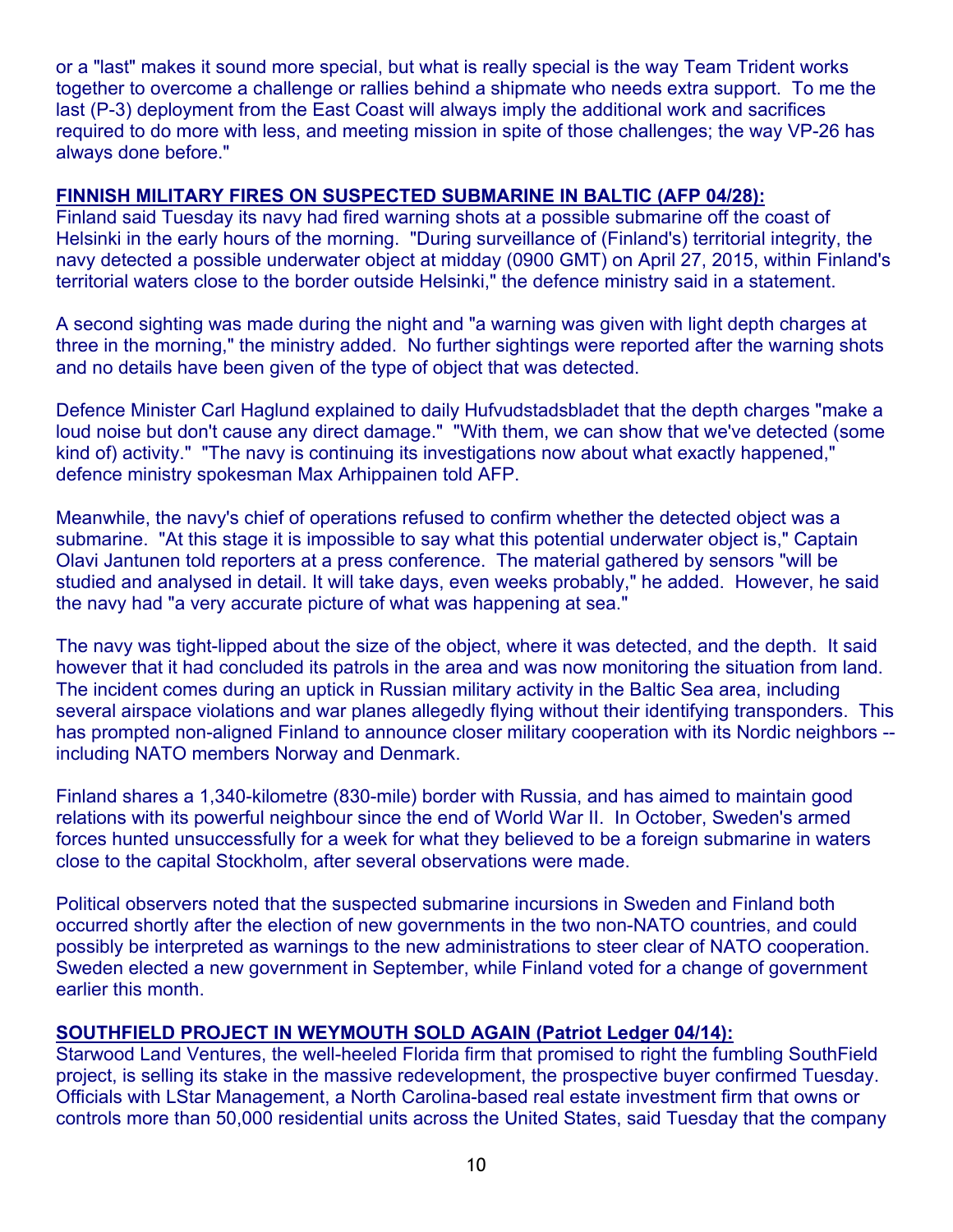had reached a purchase and sale agreement for Starwood's stake in Southfield. Terms of the sale were not made public.

Starwood's exit from the project comes before it has delivered on promises to set up long-term sources of water and wastewater to support future development and following only one major land deal since it took over as master developer almost exactly two years ago. It also raises big questions about how long it will take the new master developer to deliver on those promises. The master developer owns the majority of the undeveloped land at the 1,400-acre former South Weymouth Naval Air Station, which includes land in Weymouth, Rockland and Abington. Its job is to sell off pieces of land to developers to build the new housing and commercial space that was supposed to bring an economic boom to the towns

Starwood's parent company, Starwood Capital Group bought the previous master developer, LNR Property Corp., in April 2013 as part of a \$1.05 billion deal in which the company and its affiliate, Starwood Property Trust, acquired LNR's parent company. Plans for SouthField include 2,855 homes and apartments and at least 900,000 square feet of commercial space. Delays and false starts have put the project years behind schedule and the commercial development that was supposed to be the backbone of an economic revival for the towns has yet to materialize. About 600 people now live at the former air base, which is still dotted with abandoned Navy buildings and a \$43 million parkway that cuts across the mostly empty landscape.

Shortly after taking over as master developer, Starwood announced that the long-stalled project was unworkable and would grind to a halt without changes giving it wide leeway to decide what gets built when. Company officials said the old Navy land was worthless without the changes and authored a sweeping legislative overhaul. The changes Starwood pushed included disbanding the project's quasi-governmental overseer, South Shore Tri-Town Development Corp., and replacing it with a new board of directors and shifting tax revenue and responsibility for public services to the towns.

Starwood launched a six-month campaign to woo officials in Weymouth – the town with the largest financial and geographic stake in the redevelopment – promising that the changes would turn the project around and bring in a cash windfall for the three communities. As part of its pitch, Starwood took on responsibility for the water and wastewater, both seen as key to drawing in further development. Company officials also said Starwood could walk away from the project if the changes didn't go through. Then-governor Deval Patrick signed the overhaul into law in August, days after the Legislature passed it.

Starwood's relationship with the towns and the new SouthField Redevelopment Authority had grown increasingly tense in recent months. First Starwood rankled the authority's board, town officials and lawmakers who steered the bill through Beacon Hill when it paid a \$761,000 property tax bill more than a month late in December and only after it closed on a \$4.5 million land sale to another developer that plans to build 200 condominiums. Earlier this month, Weymouth Town Councilor Kenneth DiFazio called out the company for missing deadlines laid out in the new legislation and a separate agreement with the town to provide plans for open space and amenities and to sign design contracts for the water and sewer systems. The company had also been increasingly tight-lipped about its plans leading up to Tuesday's announcement.

### *Patriot Ledger article by Christian Schiavone*

### **VP-26 COMMEMORATES 65th ANNIVERSARY OF FALLEN SQUADRON MEMBERS (USN 4/13):**

Members of the Patrol Squadron (VP) 26 "Tridents," based out of Naval Air Station Jacksonville, participated in a ceremony April 8, 2015, in Liepaja, Latvia, honoring 10 squadron members who lost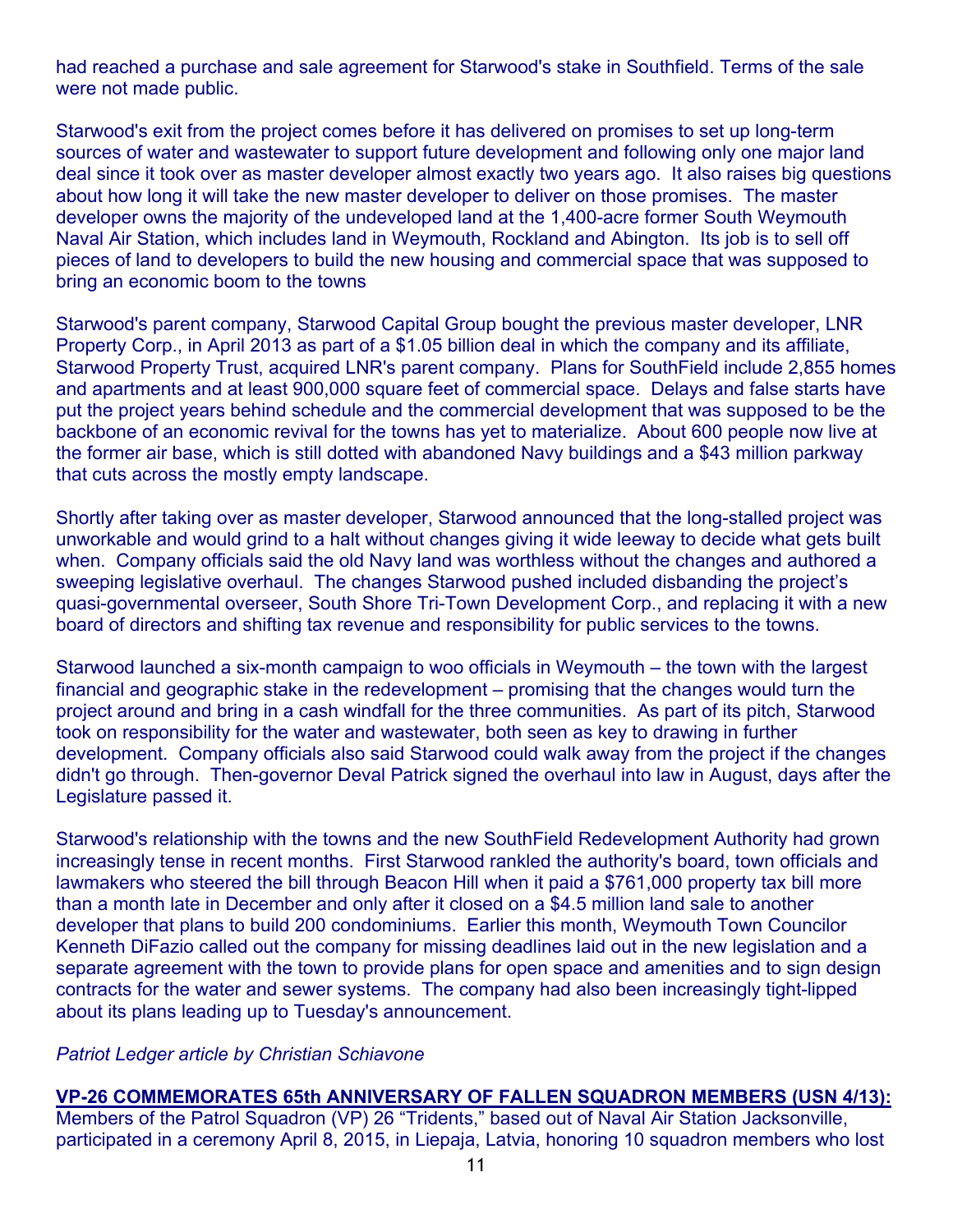their lives 65 years ago. On April 8, 1950, a PB4Y-2 "Privateer" maritime patrol aircraft with 10 Sailors aboard was downed during a mission over the Baltic Sea, just south of Liepaja, Latvia. This was an opportunity for the squadron to not only pay tribute to the fallen aircrew, but to showcase the U.S. Navy's relationship with Latvia and demonstrate its dedication to the NATO alliance.

Latvian key leaders and more than a hundred Latvian service members; the Chargé d'Affaire of the U.S. Embassy, Sharon Hudson-Dean; the Liepaja Deputy Mayor and other local officials; VP-26 Commanding Officer Cmdr. Greg Smith, and VP-26 Command Master Chief James Daniels attended the 65th anniversary commemoration of the loss of the aircrew. Additionally, Kathy Fiffick, a surviving relative of PB4Y-2 pilot Lt. John H. "Jack" Fette, attended the event with her husband Paul. Escorted by the members of VP-26, they laid wreaths at the Mother Sea monument, where the townspeople of Liepaja had dedicated a plaque memorializing the lost aircrew.

The Latvian army band played the U.S. national anthem as part of the official ceremony as a symbol of the solidarity and strong relationship with the U.S. Afterwards, the attendants boarded a Latvian naval vessel to lay wreaths near where the PB4Y-2 impacted the water. Guest speakers included the Latvian Parliamentary Secretary of the Ministry of Defense Andrejs Pantelejevs, the Deputy Mayor of Liepaja, and the U.S. Chargé d'Affaires, gave speeches that highlighted themes of partnership, sacrifice, and resolve. Smith concluded the ceremony with his remarks.

"I am privileged to represent the U.S. Navy today for this commemoration. Our squadron is proud to continue the legacy that stretches back to our predecessors in 1950 – the aircrew we pay tribute to today," said Smith during his remarks at the ceremony. "As allies, the U.S. and Latvia enjoy a strong partnership and friendship. We are grateful that your country has sought to honor the lives of this crew with this impressive memorial."

VP-26 is the last active duty P-3C Orion squadron to deploy from Naval Air Station Jacksonville. This deployment marks the sunset of the aircraft's 50-year service. U.S. 6th Fleet, headquartered in Naples, Italy, conducts the full spectrum of joint and naval operations, often in concert with allied, joint, and interagency partners, in order to advance U.S. national interests and security and stability in Europe and Africa.

### *U.S. Navy press release by Daniel Schumaker*

### **PAKISTAN TO BUY EIGHT CHINESE SUBMARINES (Dow Jones Business News 04/02):**

Pakistan's plan to buy eight Chinese submarines is likely to be one of China's biggest arms deals and to intensify an emerging undersea contest in the Indian Ocean. The deal, confirmed by a senior Pakistani defense official, is also expected to be among Pakistan's biggest-ever weapons purchases.

Rear Admiral Mukhtar Khan, additional secretary in Pakistan's Ministry of Defense, revealed the plan at a meeting of parliament's Standing Committee on Defense on Tuesday, according to an official record of the meeting. The official record quoted him saying that "the National Security Committee (NSC) has approved, in principle the project to acquire eight Chinese submarines. Financial negotiations for the same are in advance stages." The National Security Committee is the top decision-making body for defense issues, with both civilian leadership-- including Prime Minister Nawaz Sharif--and the military chiefs sitting on this committee.

Pakistan Navy officials declined to comment. An official in the press office of China's Defense Ministry referred questions on the submarine deal to local defense industry representatives but declined to say which ones were involved. A senior Pakistani government official said that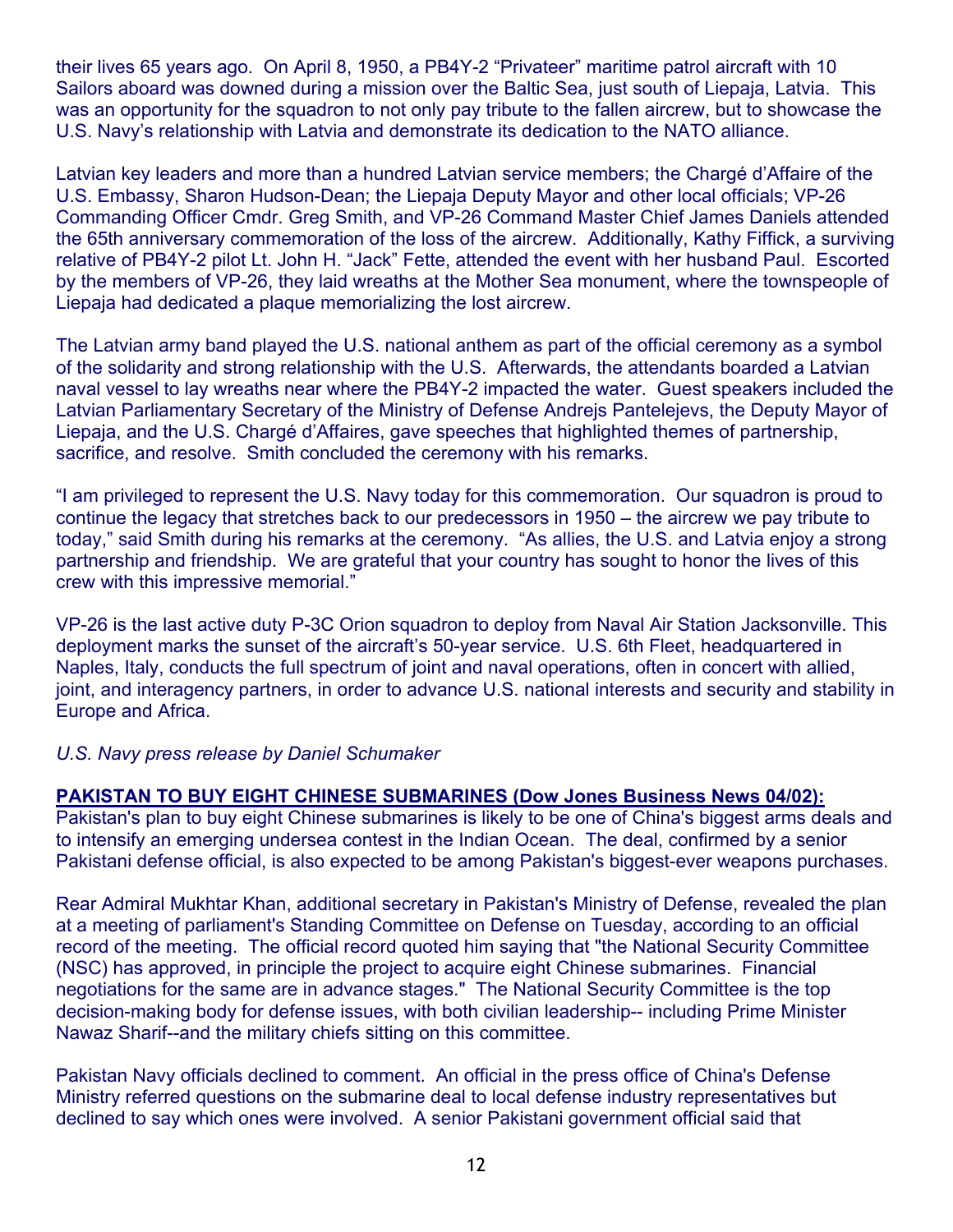discussions were ongoing, but the financial and technical details of the deal won't be publicly discussed until negotiations are wrapped up and it has actually been signed.

China and Pakistan have had close relations for decades based largely on their mutual suspicion of India, and China has long been one of Pakistan's main arms suppliers. Hua Chunying, a Chinese foreign ministry spokeswoman, didn't respond directly when asked about the submarine deal on Thursday but said: "China and Pakistan are traditional friends and neighbors." She said that China abided by its principles and international standards when selling arms. She also said that Chinese President Xi Jinping was looking forward to paying a state visit to Pakistan "as soon as possible" and both sides were in close contact on that issue. She didn't give a date for the visit.

Military experts and defense industry publications say the deal is most likely for Pakistan to buy China's diesel- powered Yuan class attack submarines, which are also known as Type 039A or Type 041. However, some earlier reports have suggested that Pakistan could purchase another Chinese diesel-powered attack submarine called the Qing class, or Type 032. Pakistan's navy currently operates five French-designed Agosta class submarines, two purchased in the 1970s and three in the 1990s, according to the navy's official website.

"I think the reasoning for Pakistan, is, as always, competition with India," said James Hardy, Asia Pacific editor of IHS Jane's Defence Weekly. "These subs would be attack subs so conventionally armed [antiship missiles and torpedoes rather than nuclear armed] and would be designed to complicate any Indian blockade operations around Karachi or elsewhere in the event of a war. "

China's global arms exports more than doubled between the five-year period ended in 2009 and the five-year period ended in 2014, according to an annual report on weapons transfers published last month by the Stockholm International Peace Research Institute. China was Pakistan's biggest arms supplier between 2010 and 2014, accounting for 51% of Pakistani weapons imports. The U.S. was in second place with 30%, according to the report.

*Dow Jones Business News article by Jeremy Page and Lilian Lin* 

#### **P-8 NEWS: INDIAN OPTIONS, AUSTRALIAN PRODUCTION (DefenseNews 02/26):**

A Boeing official said negotiations are underway with India to convert options to buy four P-8I Neptune maritime intelligence-surveillance-reconnaissance aircraft into firm orders. India ordered eight P-8Is in 2009; six have been delivered.

"We're currently talking with them about executing those four options," said James Detwiler, Boeing's P-8 business development director for maritime systems, at the Australian International Airshow. "We understand there is an interest to get that done sooner rather than later." Detwiler also said that manufacture of long-lead items for the first of eight P-8As for the Royal Australian Air Force was underway to support an early-2017 delivery.

Australia holds options to buy four more P-8As, which will be considered as part of the forthcoming Defense White Paper process and in conjunction with up to seven Northrop Grumman MQ-4C Triton high-altitude, long-endurance (HALE) unmanned maritime surveillance aircraft. The transition from the current Lockheed Martin AP-3C Orion has begun; RAAF personnel are training with the US Navy at NAS Jacksonville in Florida.

"Seven aircrew arrived there in January this year, they have commenced their training and they will stay and become P-8 instructors with the US Navy," said RAAF Group Captain Roger McCutcheon, who directs the Australian P-8 transition office. "Three technicians will arrive in Jacksonville in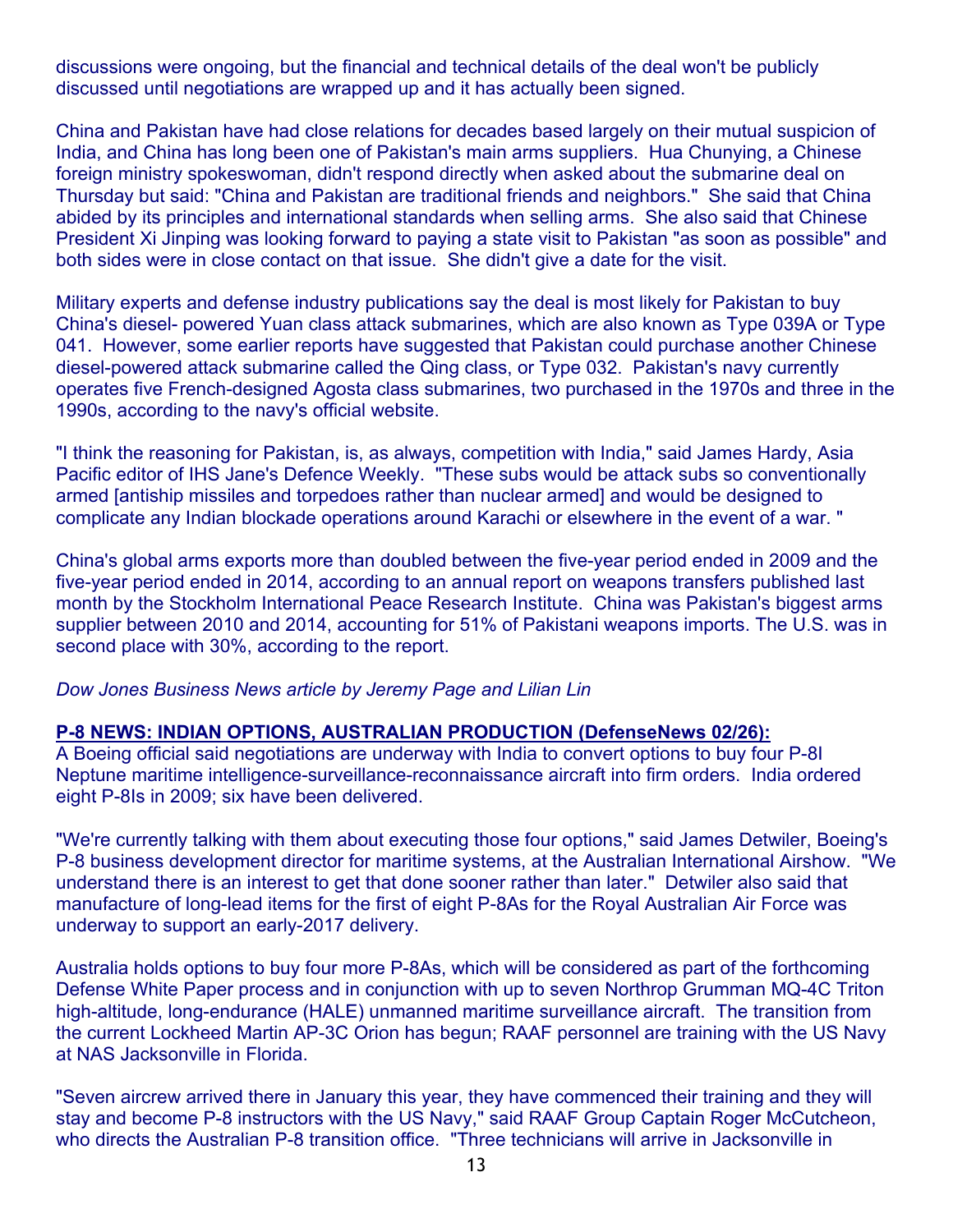mid-year to do the same thing and become instructors on the maintenance side of things and then tactical operations center personnel will begin their training towards the end of this year."

The acquisition of the eight P-8As will cost the Australian taxpayer about \$4 billion (US \$2.15 billion), including infrastructure and facilities upgrades. The existing AP-3Cs are expected to be retired around 2019.

#### *DefenseNews article by Nigel Pittaway*

# **S2F AUTHOR TO APPEAR AT SHEA NAVAL AVIATION MUSEUM 9/26:**

Author Tommy Thomason is scheduled to present a lecture and book-signing at the ANA Patriot Squadron's Shea Naval Aviation Museum on old NAS South Weymouth on Saturday September 26<sup>th</sup> from noon to 1 PM. The subject of his lecture is undefined at this time but it will involve airborne ASW. Mr. Thomason is expected to have a new book on the Grumman S2F Tracker ready by this time and will sign copies that visitors buy at the museum that day. All are welcome and this event is free. For more details, check the museum's web site at www.anapatriotsquadron.org in late August.

#### **RECOMMENDED READING:**



The guest speaker at our up-coming reunion will be author Len Sandler, who wrote "See You on the High Ground" about Medal of Honor recipient Army SFC Jared Monti, who was killed in action in Afghanistan in 2006 while heroically trying to save a badly wounded comrade. SFC Monti was the first Massachusetts resident to be awarded the Medal of Honor since the Vietnam War. He was born in Abington and raised in Raynham, MA. Go to www.seeyouonthehighground.com for more details. We also hope to have SFC Monti's father Paul and his famous pickup truck at the reunion. Paul Monti maintains his son's pickup truck in the exact same condition that it was in when he was deployed to Afghanistan. This practice was the inspiration for Lee Brice's #1 country hit song, "I Drive Your Truck". You'll enjoy Len Sandler's presentation and it will be an honor to have Paul Monto join us at the reunion. Copies of the book will be available for sale at the reunion and the author and Mr. Monti will autograph them for you.

### **MOVIE TIME:**

If you'd like to add some Navy oriented films to your DVD library you won't go wrong with these:

- Cinderella Liberty
- Dirigible
- Dive Bomber (the only Hollywood movie about a Navy flight surgeon)
- On the Town
- The Best Years of Our Lives
- The Bridges at Toko Ri
- The Caine Mutiny
- **The Last Detail**
- The Sand Pebbles
- This Man's Navy (the only Hollywood movie ever made about blimps)
- Wing and a Prayer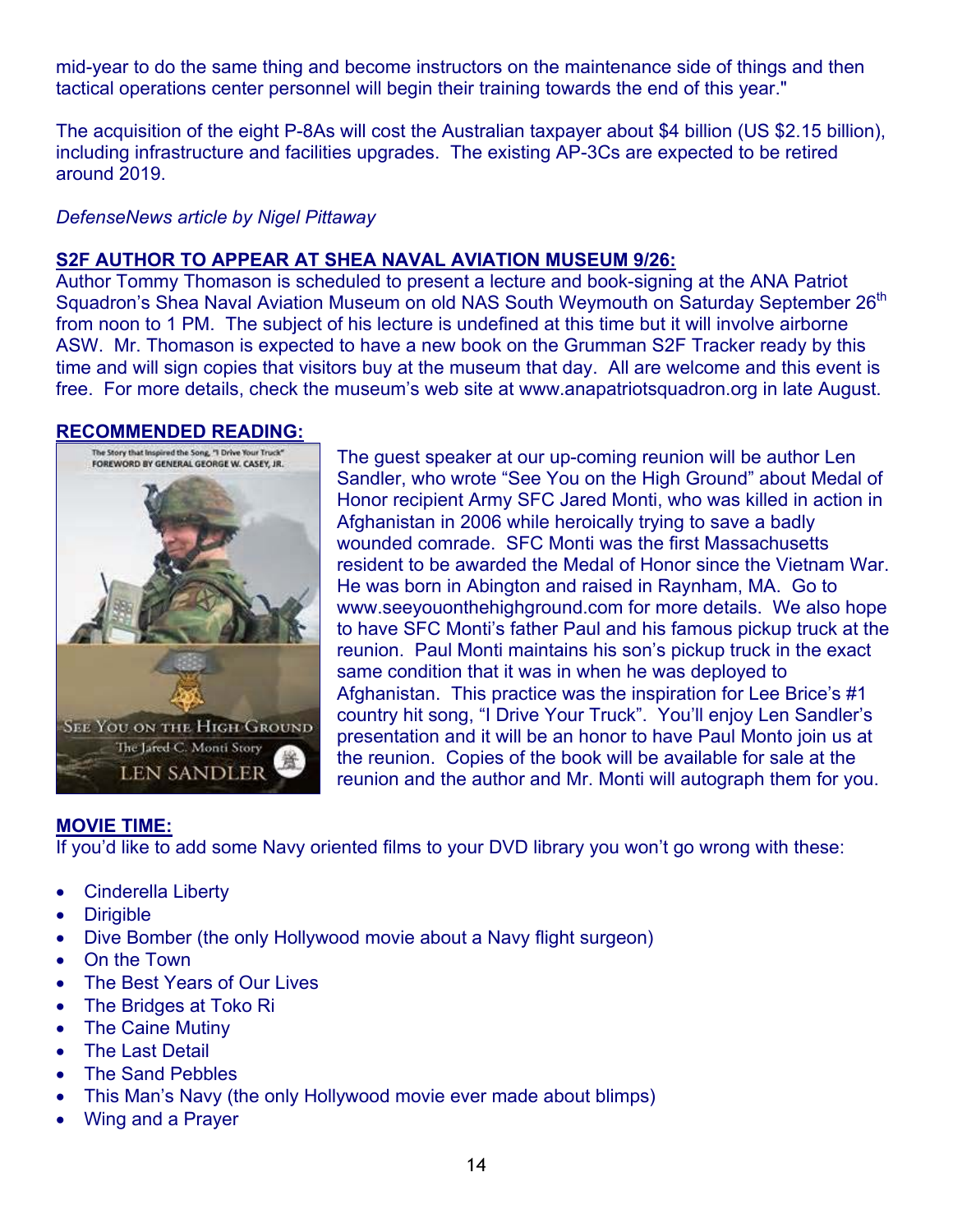If you haven't seen them, check them out. Also-rans, which are somewhat spoiled by unrealism, include An Officer and a Gentleman, The Final Countdown, The Hunt for Red October, Top Gun, and Under Siege.

# **ON THE INTERNET:**

John Edwards thought you might enjoy looking at some interesting photos of the aircraft "boneyard" at Davis Monthan AFB at http://www.dhc-2.com/Monthan\_Memories.html.

# **MONTHLY MEETING:**

Members who can do so are welcome to join us for lunch on the last Thursday of every month at Waxy O'Connor's Irish Pub at 94 Hartwell St. in Lexington, MA from 11:30 to 13:30. The pub is just outside the Hanscom Field Hartwell gate.

# **PARTING SHOT:**



*ABOVE: VP-92 maintenance personnel working at the squadron's maintenance control office in Hangar One on NAS South Weymouth sometime during the 1980s. In recent years Hangar One was demolished and Shea Memorial Drive was extended through the old hangar's footprint and across the eastern end of the old east-west runway. If you have similar photos to share contact Marc J. Frattasio at vpassociation2@gmail.com and we'll try to get them into a future issue of the newsletter.* 



*Until Next Time, Lose Not Thy Speed In Flight Lest The Earth Rise Up And Smite Thee – "Frat".*